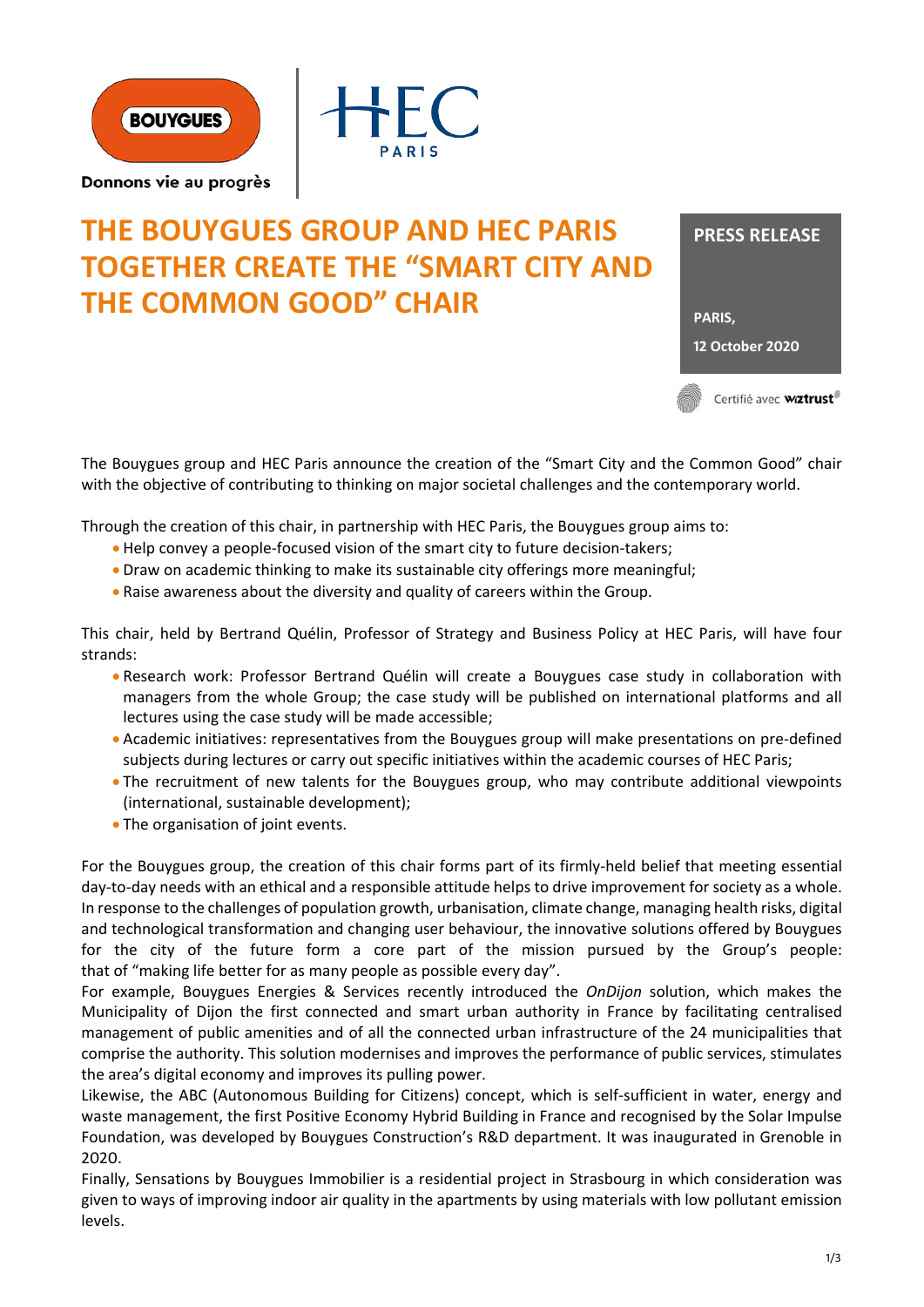



For HEC, the "Smart City and the Common Good" chair forms part of an overall policy of nurturing future generations and thinking towards a more sustainable and inclusive world.

This chair is also in association with HEC's Society and Organizations (S&O) Institute, which comprises over 50 professors and educators. Their aim is to contribute to refounding the company on the values of social and environmental sustainability, thanks to a responsible leadership based on a shared purpose.

The S&O Institute aims to accomplish the following through research, education, and action:

- Contribute to the understanding of phenomena such as climate constraints, scarcer resources, growing social inequality, technological transition and ethical imperatives;
- Support the actors of these transformations;
- Prepare future business leaders and managers to take account of current and future challenges.

This chair underlines the constant commitment by HEC to train actors of change who are able to challenge the status quo and develop new paradigms and models for businesses.

Martin Bouygues, Chairman and CEO of the Bouygues group, welcomed the creation of the chair and said the following: "We are delighted to be partnering a top-notch academic institution in order to support our thinking on the smart city and public well-being, an issue that will be very important over the next few decades and to which Bouygues intends to contribute."

Peter Todd, Dean of HEC Paris, commented: "Like Bouygues, we also believe it is urgent to deal with issues arising from ethics and the sustainable world, which are a core part of our teaching and research. This partnership will help us provide better support to the young generation of managers that we are training on the issues of societal impact and respect for the planet."

# To follow the Master Class by Professor Bertrand Quélin on **Monday 12 October at 1.30pm**

# Connect here: **YouTube** or **Facebook**

# **ABOUT BOUYGUES**

Bouygues is a diversified services group with a strong corporate culture whose businesses are organised around three sectors of activity: Construction, with Bouygues Construction (building & civil works and energies & services), Bouygues Immobilier (property development) and Colas (roads); Telecoms, with Bouygues Telecom, and Media, with TF1.

# **ABOUT HEC PARIS**

Specializing in education and research in management sciences, HEC Paris offers a complete and unique range of academic programs for the leaders of tomorrow: the Grande Ecole program, Specialized Masters and MSc, Summer School programs, the MBA, Executive MBA and TRIUM Global Executive MBA programs, the Ph.D. program and a wide range of programs for executives and managers.

Founded in 1881 by the Paris Chamber of Commerce and Industry, HEC Paris has a full-time faculty of 140 professors, 4,500 students and 8,000 managers in executive education programs every year.